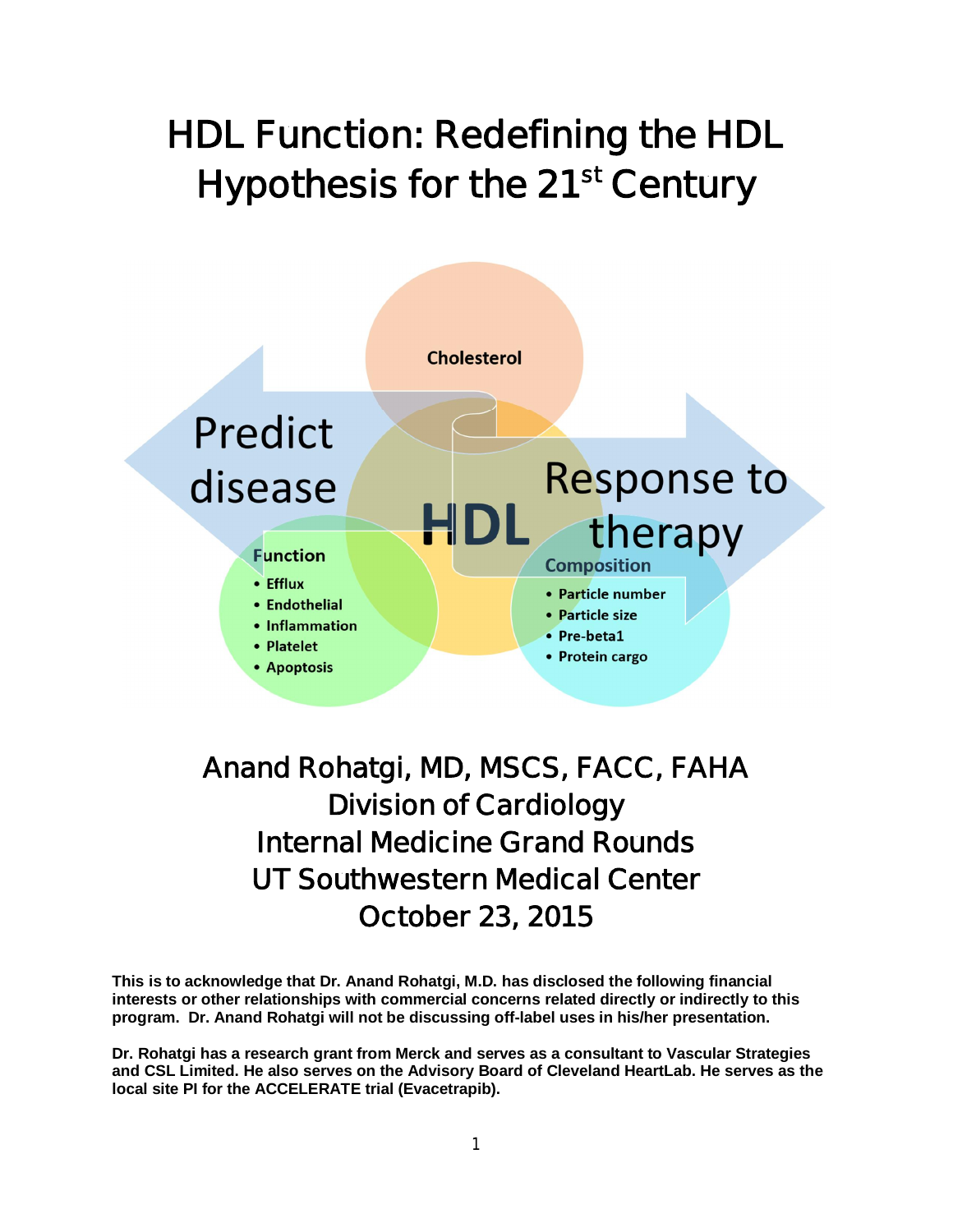Anand Rohatgi, MD is an Associate Professor in the Department of Internal Medicine and Division of Cardiology at UT Southwestern. He received a Master's Degree in Clinical Science from UT Southwestern. His research interests focus on assessment of HDL function and other novel biomarkers for predicting coronary heart disease. His clinical interests include Preventive Cardiology, General and Non-Invasive Cardiology (Echocardiography). He sees patients in the Preventive Cardiology Program in the UTSW Clinical Heart Center.

Anand Rohatgi, MD, MSCS Associate Professor 5323 Harry Hines Blvd. Dallas, TX 75390-8830 214-645-7500 (Office) 214-645-2480 (Fax) anand.rohatgi@utsouthwestern.edu

#### **Purpose and Overview:**

The purpose of this presentation is to review the emerging evidence that HDL cholesterol levels do not adequately predict atherosclerotic risk and response to therapy in part because they do not adequately reflect HDL function. The presentation illustrates how measurement of HDL function, in particular cholesterol efflux, is a better marker of atherosclerotic risk and perhaps a better therapeutic target.

## **Objectives:**

1) Increase awareness that HDL cholesterol levels do not adequately predict disease and response to HDL-modifying therapies.

2) Describe the concept of HDL's central role in reverse cholesterol transport and its relevance to atherosclerosis.

3) Familiarize the audience with the measurement of cholesterol efflux and its association with atherosclerotic disease in humans.

4) Highlight the effects of previous and ongoing therapeutics on cholesterol efflux.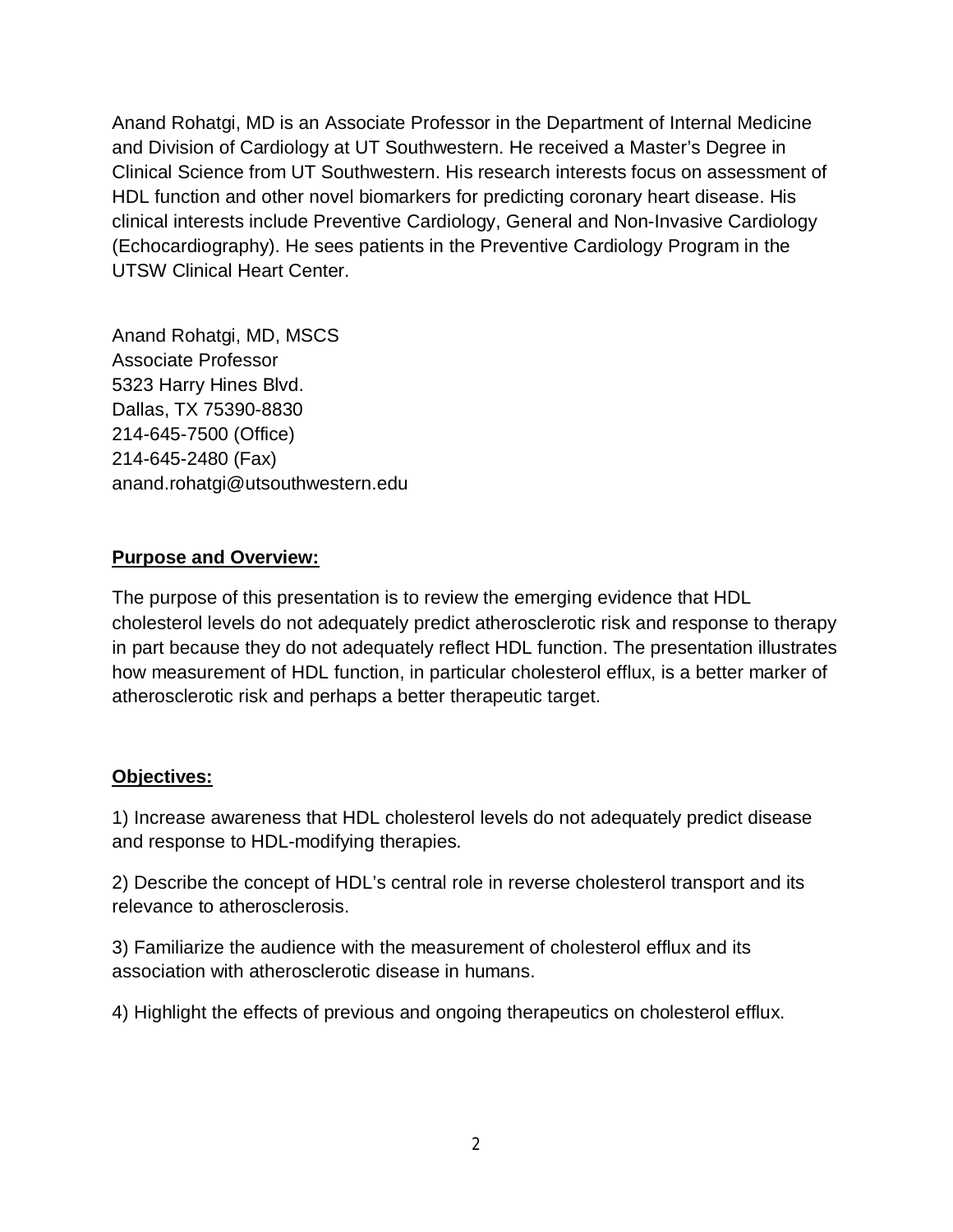#### **Introduction**

Heart disease is the number one cause of death in the U.S., with coronary heart disease (CHD) and stroke accounting for the majority of these deaths. As of 2011, about 735,000 people in the U.S. have heart attacks each year and an estimated 375,000 people die from heart disease per year. $1$  The pathologic hallmark of coronary heart disease and atherosclerotic stroke is the lipid-laden arterial plaque. The majority of efforts to halt atherosclerosis have been focused on limiting cholesterol *influx* into resident macrophages within the arterial wall by reducing circulating levels of atherogenic lipoproteins, collectively reflected by non-High density cholesterol (non-HDL-C) levels. This strategy has been remarkably effective in reducing the incidence of atherosclerotic cardiovascular disease (ASCVD) in both primary and secondary prevention populations, largely through lifestyle modification and use of statin pharmacotherapies.<sup>2</sup>

However, *reverse cholesterol transport,* the movement of cholesterol from tissues to the liver and out the body, is also an important mechanism for maintaining cellular homeostasis. Cholesterol *efflux* from macrophages is the first critical step of reverse cholesterol transport in the arterial wall. Preclinical and limited human clinical studies support the concept that improving cholesterol efflux promotes plaque regression, shifting macrophages from pro-inflammatory to anti-inflammatory states, promotes egress of lipid-laden macrophages out of the arterial wall, and reduces atherosclerotic lesion size.<sup>3</sup> High-density lipoprotein (HDL) is the key mediator of cholesterol efflux and reverse cholesterol transport. Unfortunately, it has been incorrectly assumed that the cholesterol load carried by HDL, reflected by HDLcholesterol levels (HDL-C), also represents the dynamic efflux function of HDL particles. However, recent studies in humans have revealed that cholesterol efflux capacity is a much more robust risk marker for incident ASCVD than HDL-C and cannot be predicted by HDL-C levels. This may explain the failure of therapies that raised HDL cholesterol quantity without improving HDL function.

#### **HDL Cholesterol (HDL-C) Level as Risk Marker**

Several large epidemiologic studies established that high-density lipoprotein cholesterol, HDL-C, is inversely associated with CHD. <sup>4</sup> Four large American studies and one British study had been completed by the 1980s, with varying levels of risk factors but surprisingly similar levels of HDL-C among men and women separately. Taken together, a 1 mg/dL increase in HDL-C was associated with 1.9-2.3% decrease in CHD risk in men and 3.2% decreased risk in women. These risks were attenuated for CHD mortality in men except for one study but were magnified for CHD mortality in women. Adjustment for non-HDL-C (total – HDL-C) attenuated all associations between HDL and CHD risk but remained significant in 3 of the 5 studies (Figure 1).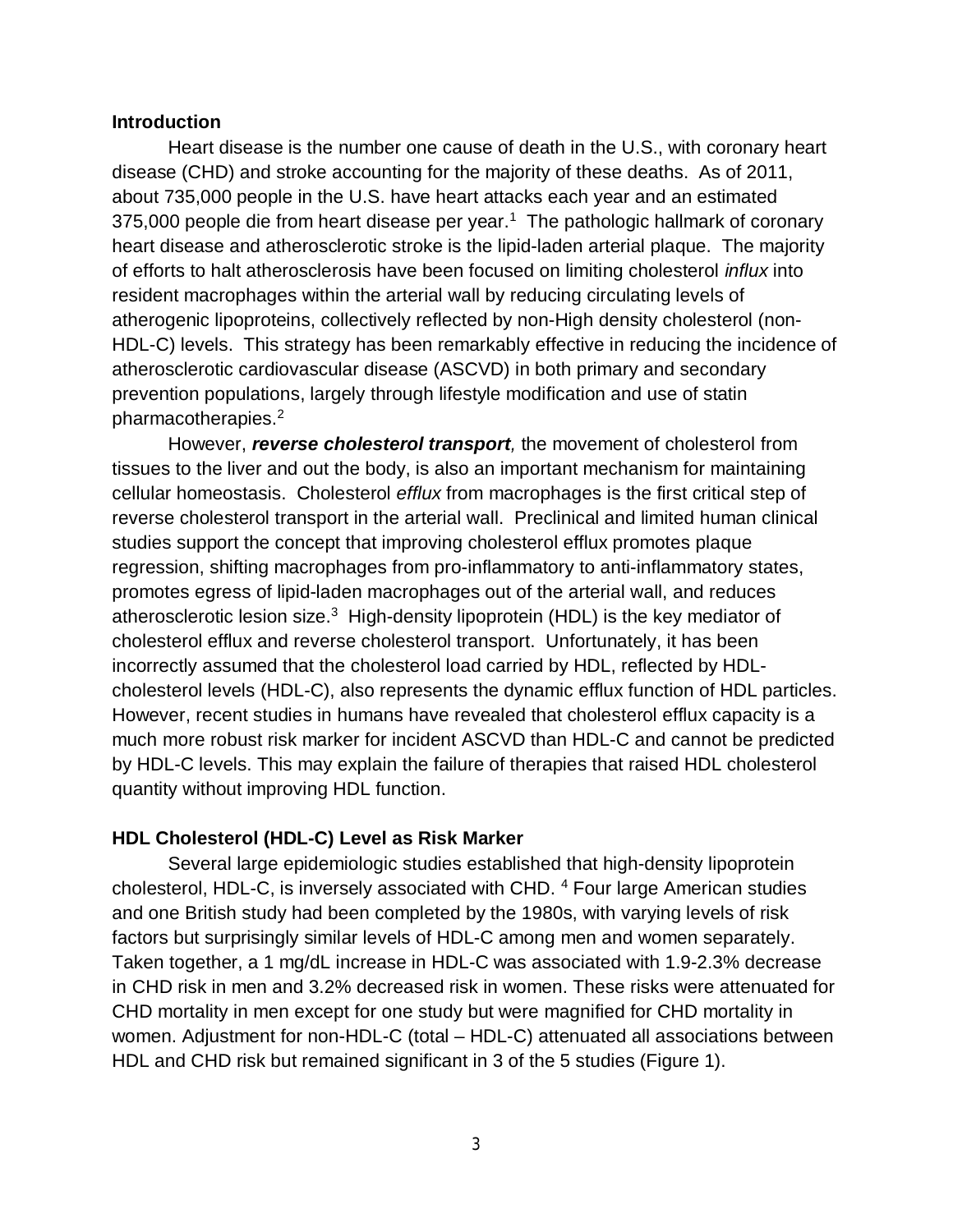#### **Figure 1. HDL-C and Risk of Incident Coronary Heart Disease**



**MRFIT = Multiple Risk Factor Intervention Trial** 

Gordon DJ, et al. Circ 1989; 79:8

These consistent observations have led to the inclusion of low HDL-C (<40mg/dL in men; <50mg/dL in women) as a major risk factor for ASCVD in most risk prediction algorithms, including the recent 2013 Pooled Cohort Equation for estimation of 10-year ASCVD risk.<sup>2</sup> Unfortunately, whether HDL is causal in the development of or protection from CHD has not been proven in human studies.

*Interestingly, more recent epidemiologic observations suggest that HDL-C is not, in fact, consistently inversely associated with incident ASCVD*. Studies in the Multi-Ethnic Study of Atherosclerosis (MESA) and in our own Dallas Heart Study revealed that the inverse association between HDL-C and incident ASCVD is attenuated when accounting for HDL particle number (NMR) and may only be significant among non-Blacks.<sup>5-7</sup> Furthermore, the inverse relationship may be only be present at lower HDL-C levels, below 40 mg/dL, with a relatively flat relationship at normal to higher levels. Lastly, several observation from randomized controlled trials have revealed that therapy with statins in the current era has blunted the inverse relationship between HDL-C and ASCVD (TNT, Dalcetrapib, AIM-HIGH, and JUPITER).

*The inverse relationship between HDL-C and CHD risk in the general population has not been consistently observed in individuals and families with rare monogenic disorders of HDL-C.* Part of the reason for this discordance is the remarkable phenotypic variability in HDL-C, atherosclerosis, and CHD among these individuals. Rare mutations in ABCA1, apoA-I, and LCAT lead to markedly low HDL-C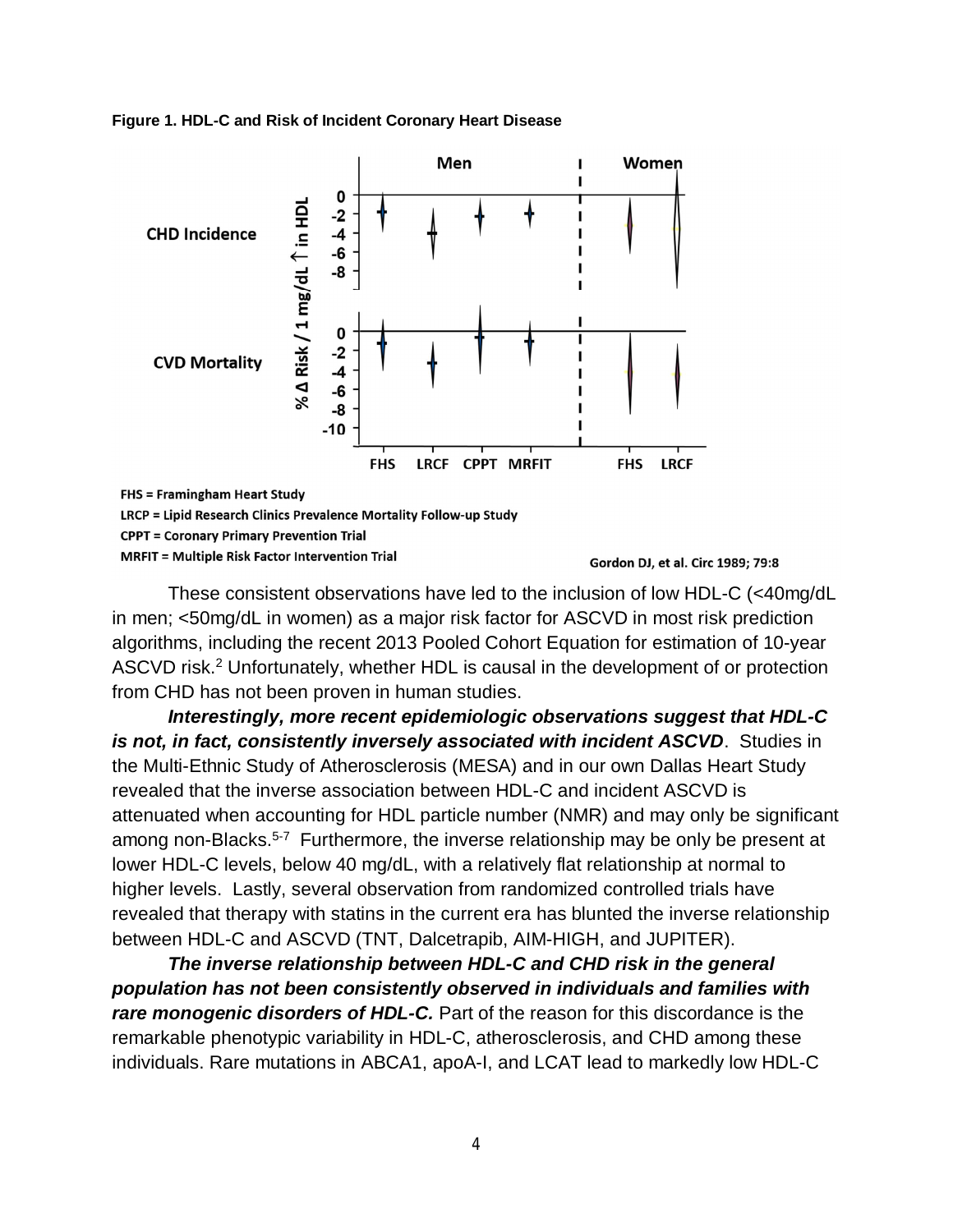levels, whereas mutations in endothelial lipase (LIPG) and CETP lead to increased HDL-C.

*Lastly, therapies leading to increases in HDL-C have not yielded consistent clinical benefits (Table 1).* The Atherothrombosis Intervention in Metabolic Syndrome with Low HDL/High Triglycerides: Impact on Global Health Outcomes (AIM-HIGH) trial assessed if the addition of extended release niacin to intensive statin therapy would reduce the risk of events in patients with established ASCVD and atherogenic dyslipidemia with well controlled LDL-C. $8$  Most patients were taking a statin at entry (94%), with a median LDL-C of 71 mg/dl, median HDL-C of 35 mg/dl, and median triglycerides of 161 mg/dl. The AIM-HIGH trial was halted early after a planned interim analysis suggested futility. Those assigned to the niacin group achieved significant improvement in multiple lipid parameters, including decrease in LDL-C (13.6% compared to 7.6% in the placebo group), decrease in median triglycerides (30.8% compared to 9.9% in the placebo group), and increase in HDL-C (25% compared to 11.8% in the placebo group). The primary end point occurred in 16.4% of patients in the niacin group and 16.2% of patients in the placebo group (hazard ratio 1.02, 95% CI  $0.87 - 1.21$ ,  $p = 0.80$ ).

The Treatment of HDL to Reduce the Incidence of Vascular Events (HPS2- THRIVE) study assigned over 25,000 patients with known vascular disease on statin therapy to receive extended release niacin with laropiprant (used to reduce facial flushing) versus placebo (Table 1). $9$  Patients in the niacin group had an average decrease in LDL-C of 10 mg/dl, average increase in HDL-C of 6 mg/dl, and average decrease in triglycerides of 33 mg/dl compared to placebo. Similar to AIM-HIGH, the study showed that despite favorable changes in HDL-C and other lipid parameters, there was no significant reduction in major vascular events with niacin (13.2% in niacin arm vs. 13.7% in the placebo group; HR 0.96, 95% CI 0.90-1.03,  $p = 0.29$ ). However, assignment to the niacin arm was associated with significantly increased adverse effects, including gastrointestinal, musculoskeletal, infectious, and serious bleeding complications, worsened glycemic control amongst diabetics and non-diabetics (55% proportional increase in disturbances of diabetes control and 32% proportional increase in diabetes diagnosis in the study group), and even a trend towards increased risk of death (6.2% in study group vs. 5.7% in placebo group, HR 1.09, CI 0.99-1.21,  $p = 0.08$ ). Given the adverse side effects noted, this trial was also stopped early, with median follow-up time of 3.9 years.

Cholesteryl-ester transfer protein (CETP) inhibitors are a potentially exciting addition to HDL-C raising therapies and initially held great promise to be the most potent HDL modulating class available. CETP promotes the exchange of cholesteryl esters from HDL to Apolipoprotein B-containing lipids (LDL and VLDL) while concurrently exchanging triglycerides from VLDL and LDL back to HDL, leading to smaller, lipid-poor HDL particles. Inhibition of CETP thus markedly increases HDL-C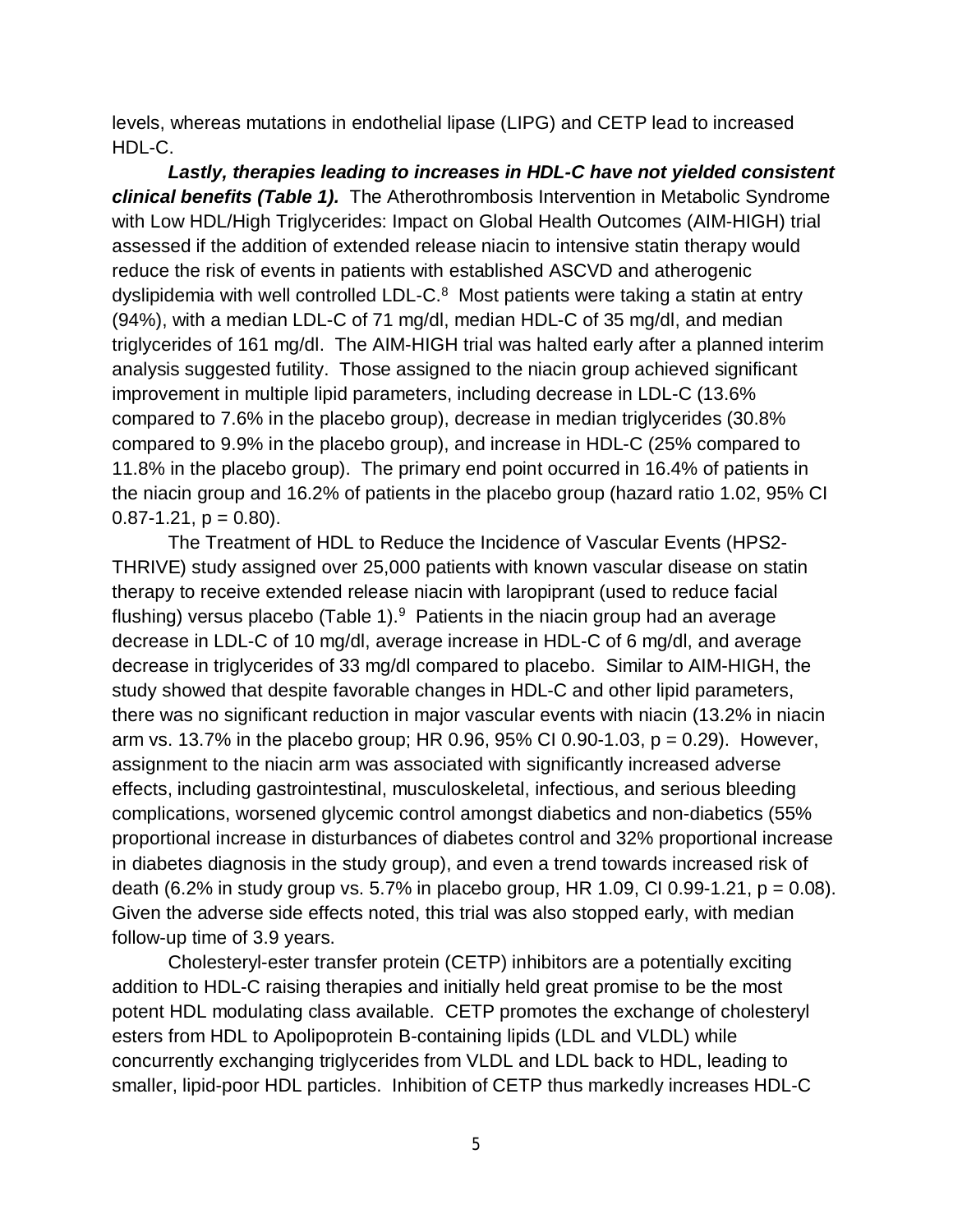concentration. The Investigation of Lipid Level Management to Understand Its Impact in Atherosclerotic Events (ILLUMINATE) study, the first randomized controlled trial of CETP inhibitors, compared patients on high intensity statin alone to those on high intensity statin plus torcetrapib. The study showed that while torcetrapib raised HDL-C by over 60% and reduced LDL-C by 20%, it led to an increase in adverse cardiovascular events and all-cause mortality.<sup>10</sup> Furthermore, in the Investigation of Lipid Level Management Using Coronary Ultrasound to Assess Reduction of Atherosclerosis by CETP Inhibition and HDL Elevation (ILLUSTRATE) follow-up study, torcetrapib had no benefit on coronary atherosclerosis progression as measured by  $intrav$  ultrasound.<sup>11</sup> The lack of efficacy of torcetrapib was confounded by its aldosterone-like blood pressure raising effect (an off-target toxicity not associated with other CETP inhibitors), which may partially explain the results of the ILLUMINATE trial. However, the dal-OUTCOMES trial, which studied dalcetrapib versus placebo, was also prematurely halted for lack of efficacy.<sup>12</sup>

| <b>Drug Class</b> | N      | <b>Trial</b>       | <b>HDL-C</b><br>change | <b>Outcome</b> |
|-------------------|--------|--------------------|------------------------|----------------|
| <b>NIACIN</b>     | 3,414  | AIM-HIGH           | 25%                    | No benefit     |
|                   | 25,673 | <b>HPS2-THRIVE</b> | 15%                    | No benefit     |
| <b>CETPI</b>      | 15,067 | Torcetrapib        | 72%                    | Increased harm |
|                   | 15,871 | Dalcetrapib        | 35%                    | No benefit     |

**Table 1. Randomized controlled trials of Niaspan and CETP Inhibitors**

*AIM-HIGH: Boden WE, et al. NEJM 2011;365:2255-67 HPS2-THRIVE. NEJM 2014;371:203-12 Torcetrapib: Barter PJ, et al. NEJM 2007;357:2109-22 Dalceptrapib: Schwartz GG, et al. NEJM 2012;367:2089-99*

*Clearly, change in HDL-C levels do not accurately predict clinical benefit.* It is reasonable to consider that HDL-C levels do not adequately reflect the remarkable heterogeneity of HDL composition, varying in shape, size, and protein and lipid composition. The protein make-up of HDL particles is also quite heterogeneous. Most of the apolipoprotein on the surface of HDL is apolipoprotein A-I (apoA-I). Various other apolipoproteins make up a smaller fraction of the remaining apolipoprotein component and have diverse biological activities as well. The recent advent of protein analysis by mass spectroscopy, or proteomics, has allowed remarkable discrimination in detecting proteins on the surface of HDL. In contrast to LDL which has 22 distinct proteins identified to date, the HDL proteome appears to have as many as 95 different proteins, many of which are not standard apolipoproteins known to be associated with HDL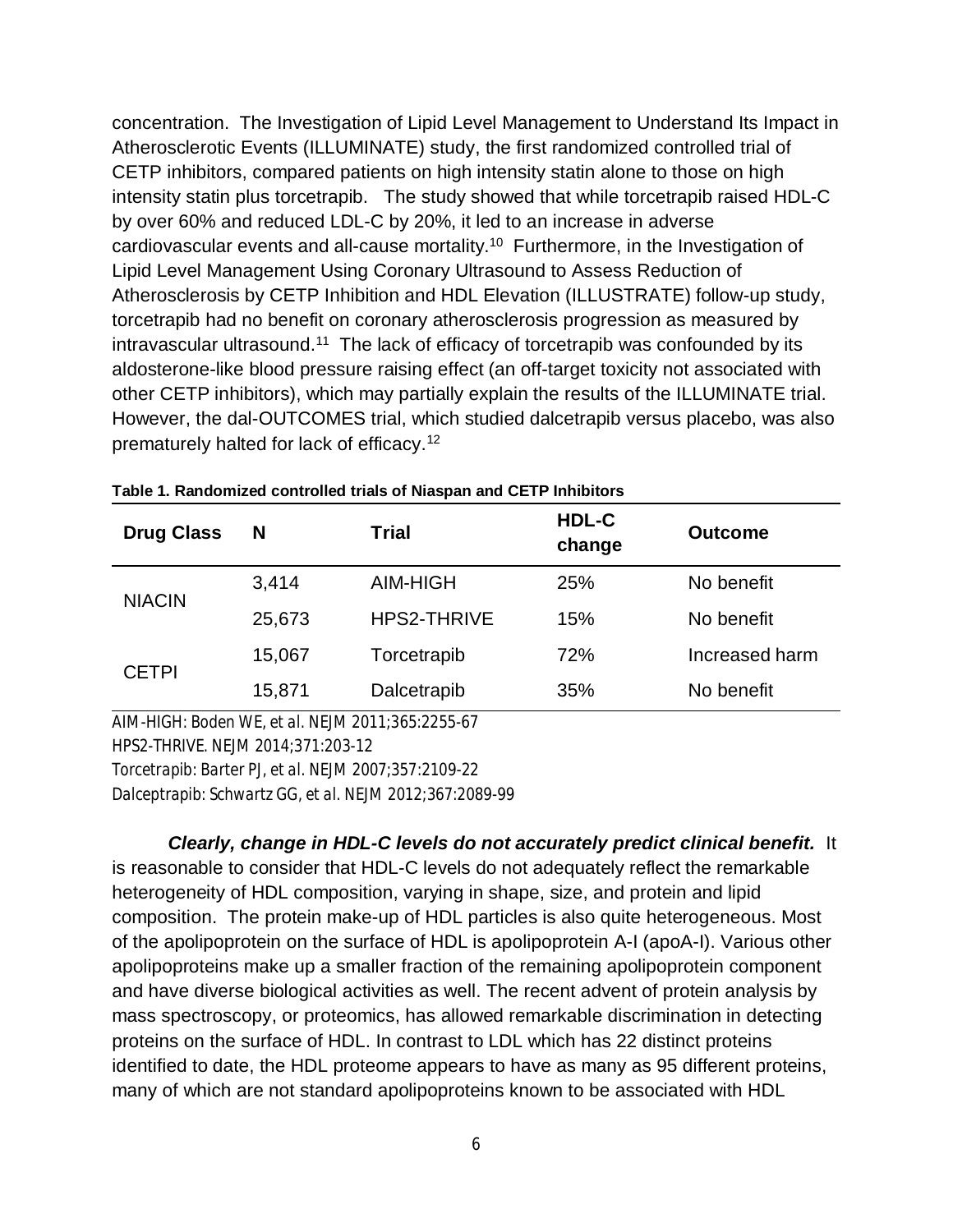(http://homepages.uc.edu/~davidswm/HDLproteome.html).13,14 These types of analyses suggest that the heterogeneous protein makeup of HDL reflects heterogeneous HDL functionality, including lipid metabolism, protease action, and immunity. Investigations into these diverse HDL functions are yielding new insights into how HDL may exert its anti-atherogenic effects and how therapeutic modulation can alter these functions in relation to HDL-C levels.

#### **HDL Function**

**Figure 2**



*LCAT:Lechitin:Cholesterol Acyltransferase, CETP: Cholesteryl Ester Transfer Protein, FC: Free Cholesterol, CE: Cholesterol Ester, TF: Triglycerides, LDL-R LDL Receptor. Mani P, Rohatgi A. Curr Athero Reports 2015;17:521.*

HDL exerts several key anti-atherosclerotic functions related to cholesterol transport, endothelial and vascular function, and inflammation. Reverse cholesterol transport (RCT), the ability of HDL to accept cholesterol from the periphery and deliver it to the liver for excretion, is the principal method for HDL biogenesis from nascent lipidpoor particles to mature cholesteryl-ester laden spherical particles.<sup>15</sup> RCT is also considered the principal HDL function that impacts macrophage foam cell formation and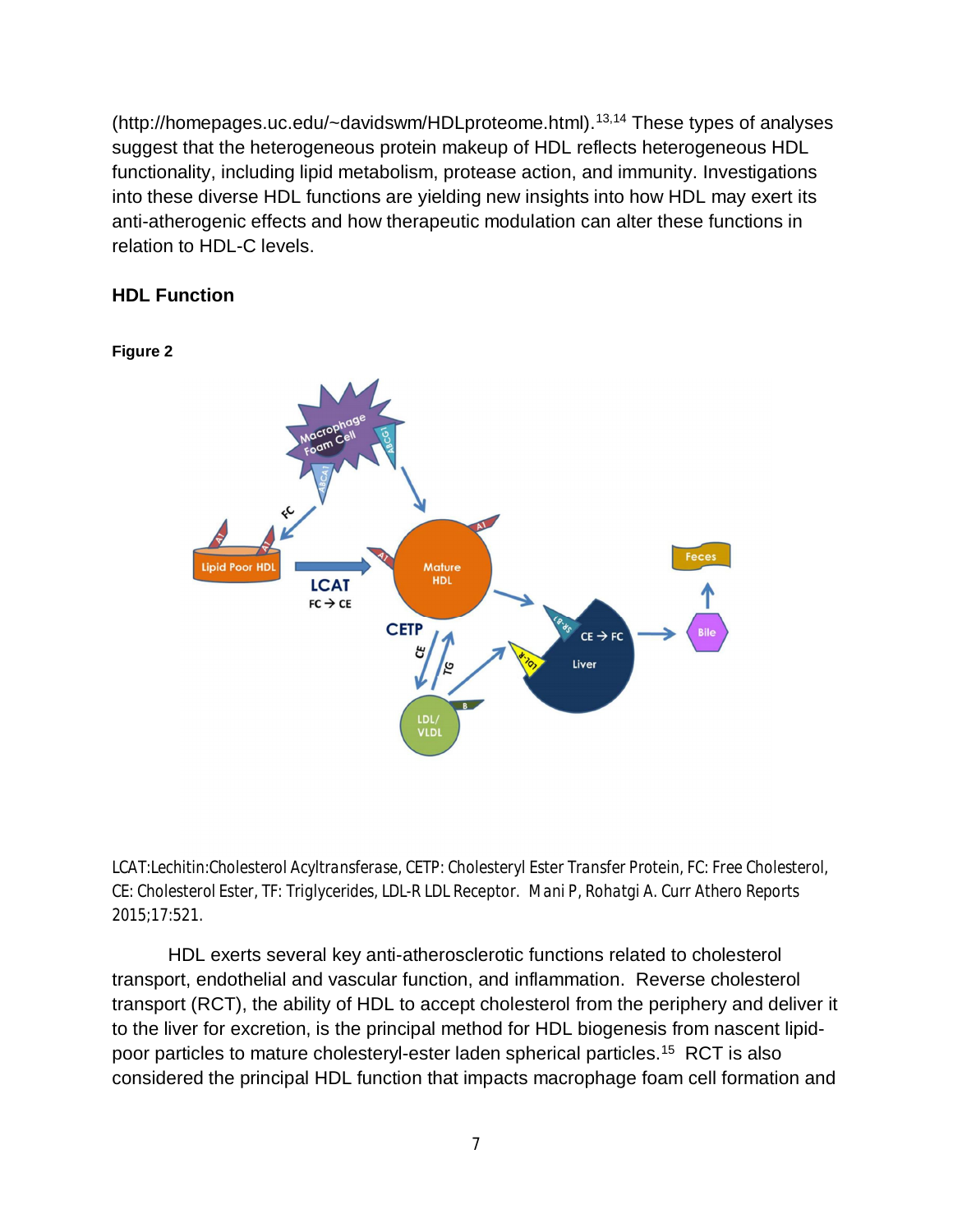other functions such as endothelial activation of eNOS, monocyte adhesion, and platelet aggregation.<sup>16</sup> Therefore, RCT is the overriding action of HDL on multiple cell types.

Macrophage-specific cholesterol efflux is the key initial step in RCT and has been shown in genetic and pharmacologic animal studies to be more closely associated with atherosclerosis than circulating levels of HDL-C.<sup>15</sup> Whether this function is operative in humans remains to be seen, but recent studies assessing cholesterol efflux in humans suggest that the cholesterol efflux capacity (CEC) of human plasma or serum is a potent marker of ASCVD risk.

#### **Measuring Cholesterol Efflux**

There is no standardized method for measuring CEC in humans and protocols vary considerably; however, they all measure the movement of labeled cholesterol from cells to an extracellular acceptor (Figure 3).<sup>17</sup> In general, most studies in humans have only tested the cholesterol acceptor aspect of efflux, specifically, the differential capacity of human serum/plasma to accept cholesterol from cells in a unidirectional manner. This approach does not take into account the ability of a patient's own macrophages to efflux cholesterol and does not assess cholesterol influx, or net efflux.

Macrophages are the most relevant cell type for studies of atherosclerosis given the central role of macrophage "foam" cells in disorders of lipid accumulation. Macrophages efflux cholesterol via several transporters, including ATP-binding cassette transporters ABCA1 and ABCG1, scavenger receptor SRB1, as well as via aqueous diffusion. CEC assays can reflect all of these pathways in aggregate or can be modified to interrogate a specific transporter. Choice of cholesterol acceptor can have significant impact on assessment of CEC and is the largest source of variation across studies. Cholesterol acceptor mediums can range in specificity for HDL from isolated pure HDL to apolipoprotein B-depleted (apoB-depleted) plasma/serum to whole plasma/serum. The use of ApoB-depleted plasma eliminates the role of LDL and VLDL in assessing cholesterol efflux, making it more specific for HDL-mediated CEC. When whole or apoB-depleted plasma/serum is used, other cholesterol acceptors and shuttles such as albumin can also play a role in CEC; however, studies have shown that apolipoprotein A-I (apoA-I), the main protein constituent of HDL particles, is responsible for ~75-80% of the CEC from macrophage cell lines with amplified ABCA1 transporter pathways.<sup>18,19</sup> Ascertaining the specific methodology used to assess CEC is critical when evaluating the reported findings in human studies.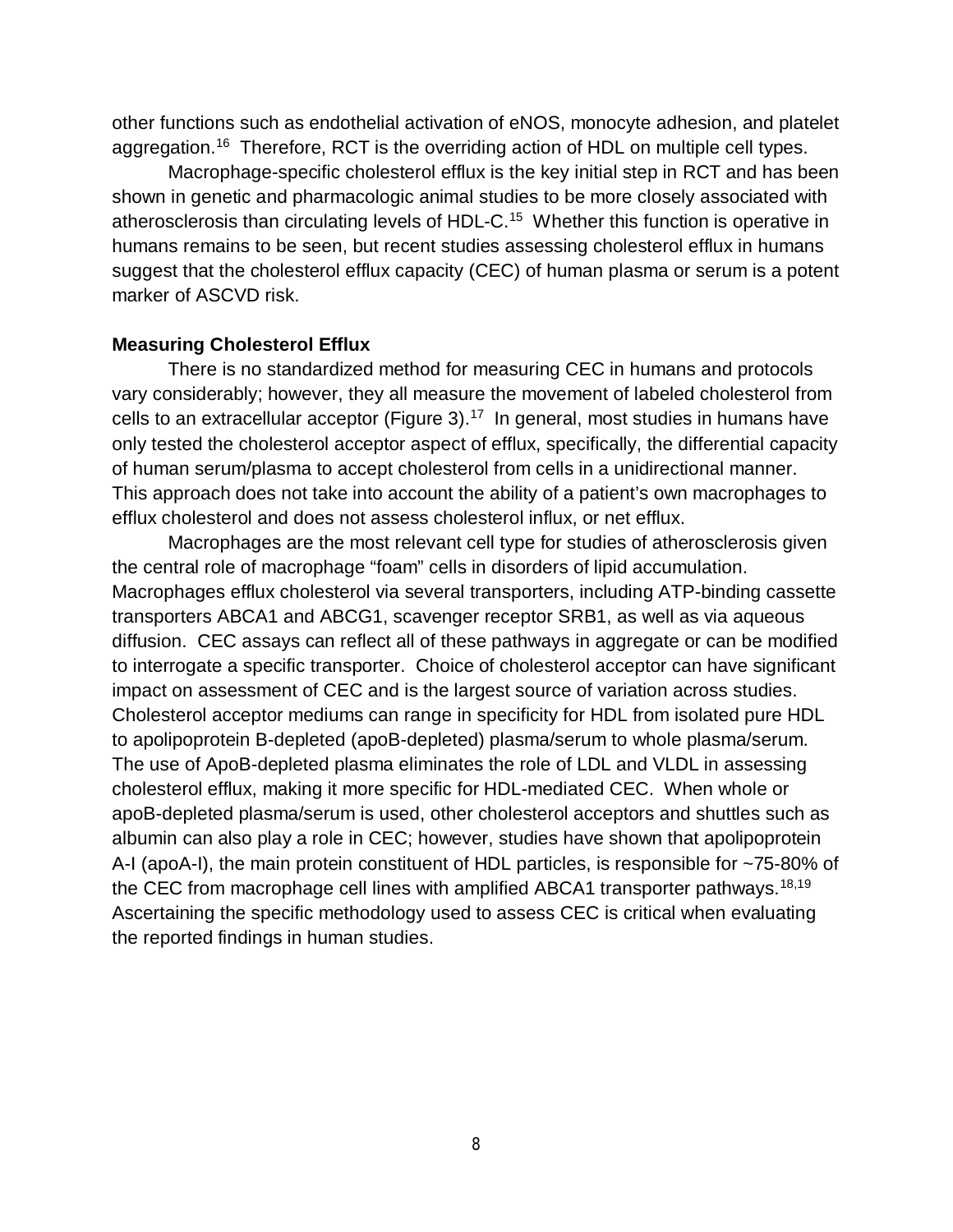

*Cholesterol efflux capacity is assessed ex-vivo by incubating donor cells with labeled cholesterol and cholesterol acceptors such as plasma. The fraction of labeled cholesterol that effluxes from donor cells to extracellular acceptors is quantified as cholesterol efflux. Rohatgi A. Progress in CV Disease 2015;58:32-40.*

#### **CEC and Atherosclerotic Cardiovascular Disease (ASCVD)**

Studies assessing the association between CEC and ASCVD are summarized in Table 2. Perhaps the first reported study of CEC and CAD in humans, a small casecontrol study in the mid 1990's showed that CEC was lower in patients with prevalent CAD and was the lowest in those with both CAD and diabetes.<sup>20</sup> Among low-risk groups, the first cohort study evaluated CEC in 204 healthy white males undergoing carotid intima media thickness (CIMT) evaluation.<sup>21</sup> CEC was found to be inversely proportional to CIMT, a surrogate marker that is associated with increased atherosclerotic disease risk,<sup>22,23</sup> independent of HDL-C and ApoA-I levels. Interestingly, HDL-C levels were significantly correlated with CEC (r=0.58, p < 0.0001), but failed to correlate with CIMT. These findings further the notion that the relationship between CEC and atherosclerosis is not completely explained by HDL-C levels. Another study explored the relationship between CEC and coronary atherosclerosis via CT angiography in patients with psoriasis without known coronary artery disease (CAD).<sup>24</sup> Low CEC was associated with a higher coronary plaque burden — specifically noncalcified plaque — independent of cardiovascular risk factors, including hyperlipidemia.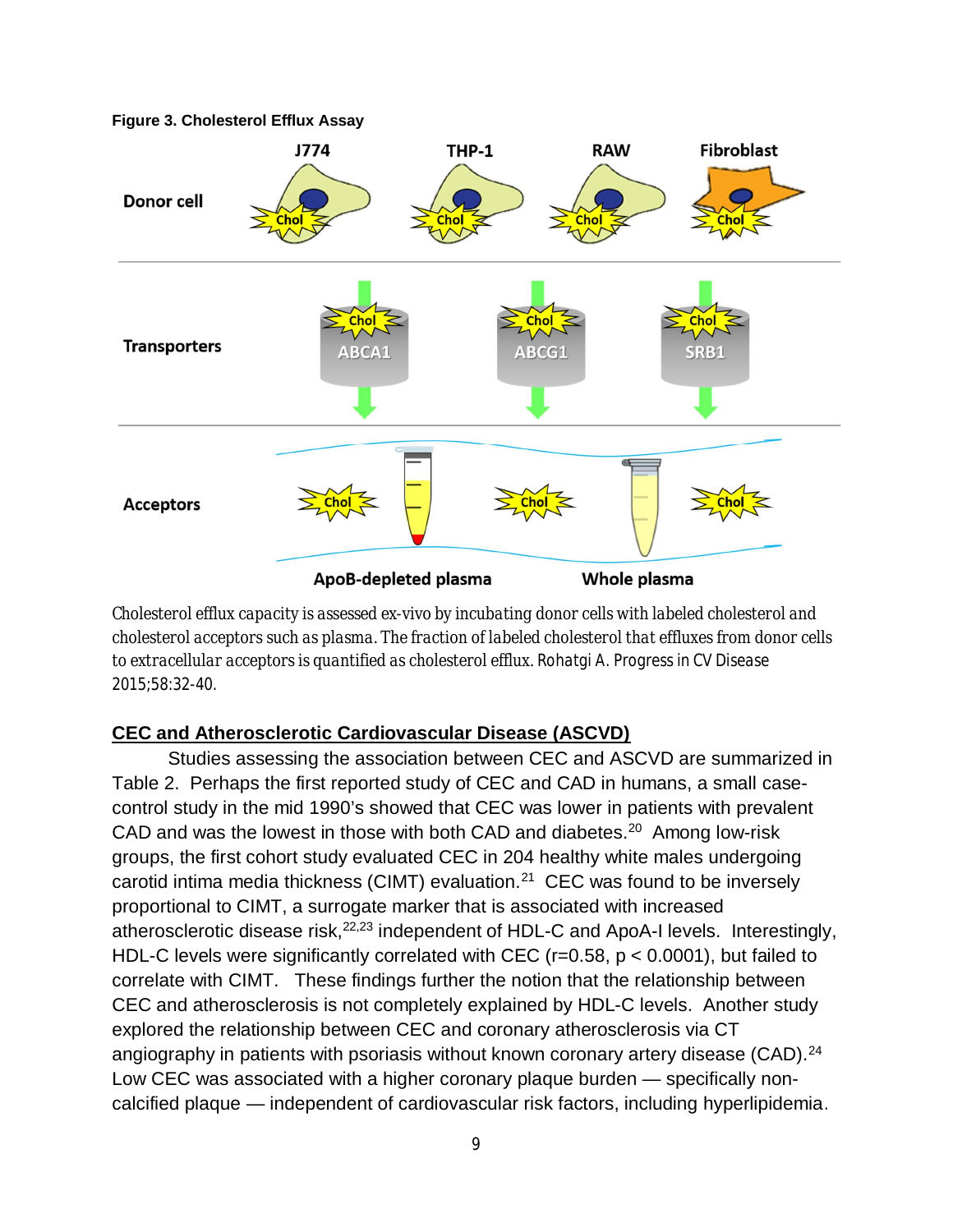The relationship between CEC and coronary atherosclerosis has also been assessed in higher risk cohorts undergoing coronary angiography. The first large study of CEC in humans utilized a sample of 793 individuals without acute coronary syndrome presenting for coronary angiogram in a case-control design.<sup>25</sup> In this study sample, CEC was positively correlated with HDL-C (r=0.51, p<0.0001). Increasing CEC was associated with decreased prevalence of angiographic CAD, even when adjusted for traditional risk factors and HDL-C. CEC was also inversely associated with severity of angiographic CAD. This study established the relevance of measuring CEC in humans with regard to ASCVD, but its cross-sectional design limited the ability to determine whether impaired efflux occurred prior to the onset of CAD.

Our group studied CEC and incident ASCVD events in 2924 American individuals without known CAD from the Dallas Heart Study.<sup>7</sup> The average age of this low-risk population cohort was 42, with almost 50% Blacks, and a median LDL-C of 104 mg/dL. ASCVD was defined as myocardial infarction, stroke, coronary revascularization, or cardiovascular death. Baseline HDL-C was not associated with ASCVD after adjustment for risk factors and total HDL particle concentration (HDL-P) by NMR (HR 1.08, 95% CI 0.59-1.99). CEC was associated with increasing lipid levels but very few other traditional risk factors. The correlation between CEC and HDL-C was weak (r=0.07, p<0.05) and modest with HDL-P (r=0.15, p<0.05). CEC was inversely associated with ASCVD with no attenuation of the point estimate after adjustment for risk factors, HDL-C, or HDL-P (HR for quartile 4 vs. 1: 0.33, 95% CI 0.19-0.55) (Figure 4). This inverse association was graded across increasing quartiles and was similar for the hard end point of nonfatal and fatal myocardial infarction and stroke. The hazard for 1 standard deviation increase in continuous CEC was 0.68 (95% CI 0.55-0.84). As the first multiethnic study of HDL function, the Dallas Heart Study showed no interaction by race/ethnicity, an important observation as therapies targeting HDL and HDL function are developed.

A similar study was conducted in the EPIC-Norfolk cohort, using a prospective nested case-control sample of European Caucasians.<sup>26</sup> There were 1745 cases, defined as those who were hospitalized or died from unstable angina, stable angina, or myocardial infarction. A total of 1749 participants were in the control group, free of coronary disease at mean follow up. The 1745 incident cases at baseline were older and more overweight, had worse lipid profiles, and more likely to have diabetes, hypertension or a history of smoking. Among the controls, CEC was associated with female sex, total cholesterol, and alcohol intake, and inversely with measures of adiposity and diabetes. CEC was moderately correlated with HDL-C (r=0.40, p<0.05), in contrast with a minimal correlation in the Dallas Heart Study, and modestly with ApoA-I (r=0.22, p<0.05) among controls. Despite this differing correlation between CEC and HDL-C, a similar inverse dose-response relationship with events was found: increasing tertiles of CEC were associated with reduced incidence of coronary heart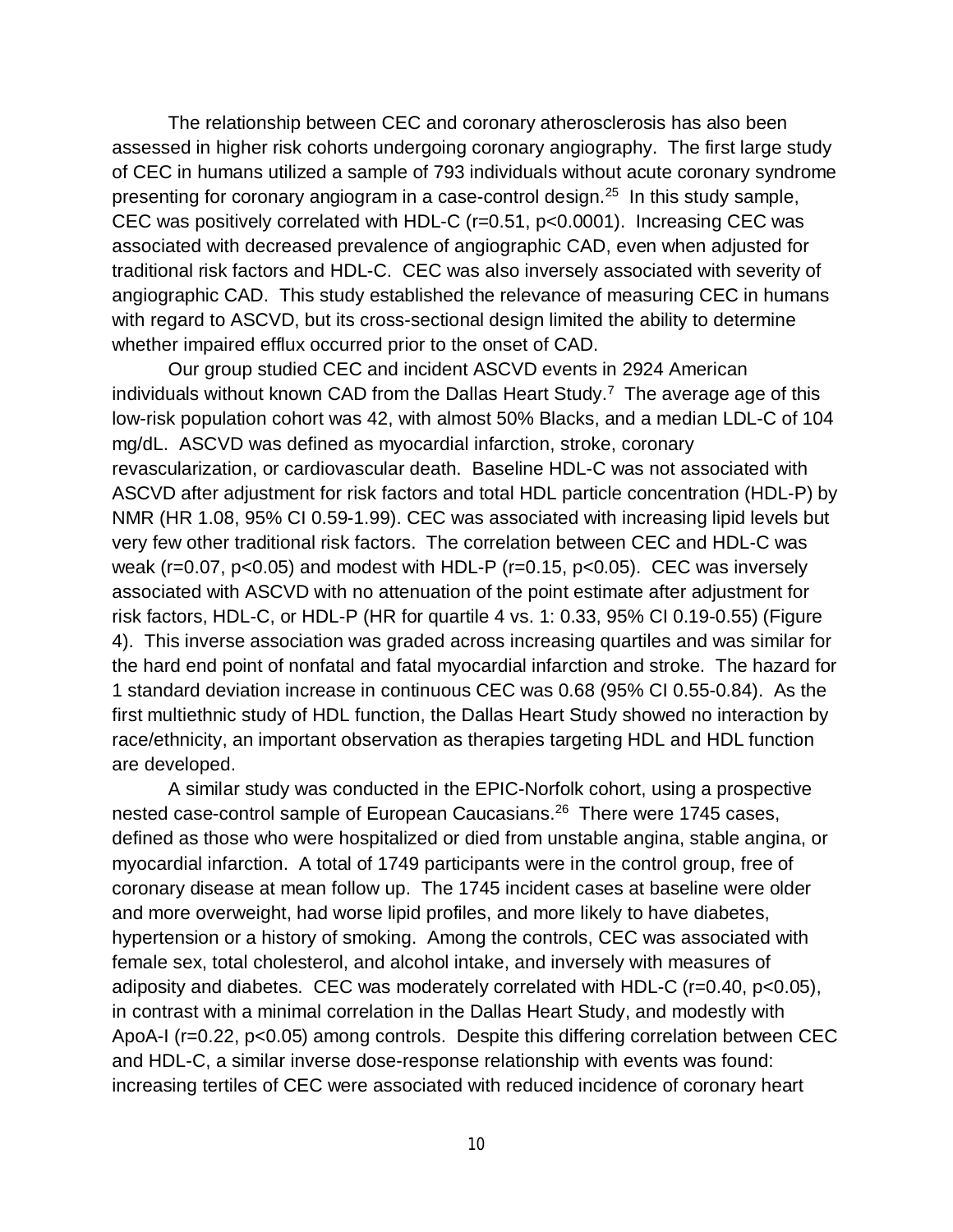disease, without attenuation from risk factor adjustment, including HDL-C (OR tertile 3 vs. 1: 0.64, 95% CI 0.51-0.80). Similar findings were seen with adjustment for Apo A-I levels. The odds ratio for 1 standard deviation increase in continuous CEC was also similar to that seen in the Dallas Heart Study (OR per 1 SD: 0.80, 95% CI 0.70-0.90).



**Figure 4. Cholesterol Efflux Capacity and Incident ASCVD in the Dallas Heart Study**

*Quartiles of Cholesterol Efflux Capacity and Incident ASCVD: nonfatal MI or stroke, coronary revascularization, or CV death (N=132). HR adjusted for age, sex, ethnicity, hypertension, diabetes, smoking, total cholesterol, statins, BMI, HDL-C, and HDL-P. Rohatgi et al., NEJM 2014;371:2383-93.*

The Dallas Heart Study and the EPIC-Norfolk study both were low risk populations free of heart disease at baseline. Despite some differences, including CEC assay methodology, levels of risk factors and ethnicity make-up, both studies revealed similar inverse associations with incident ASCVD. The end points in the Dallas Heart Study included stroke and all CV death, whereas those in the EPIC-Norfolk study were specific to coronary ischemia or myocardial infarction. Taken together, these large longitudinal studies extend prior cross-sectional associations with prevalent coronary disease by showing that low baseline CEC predicts incident ASCVD.

 Lastly, in a letter publication, the LURIC study assessed efflux in 2450 European Caucasians presenting for coronary angiogram. There was a strong, graded, inverse association between efflux at the time of angiogram and incident CV death. The LURIC study has a large number of end points but is not in fully published format.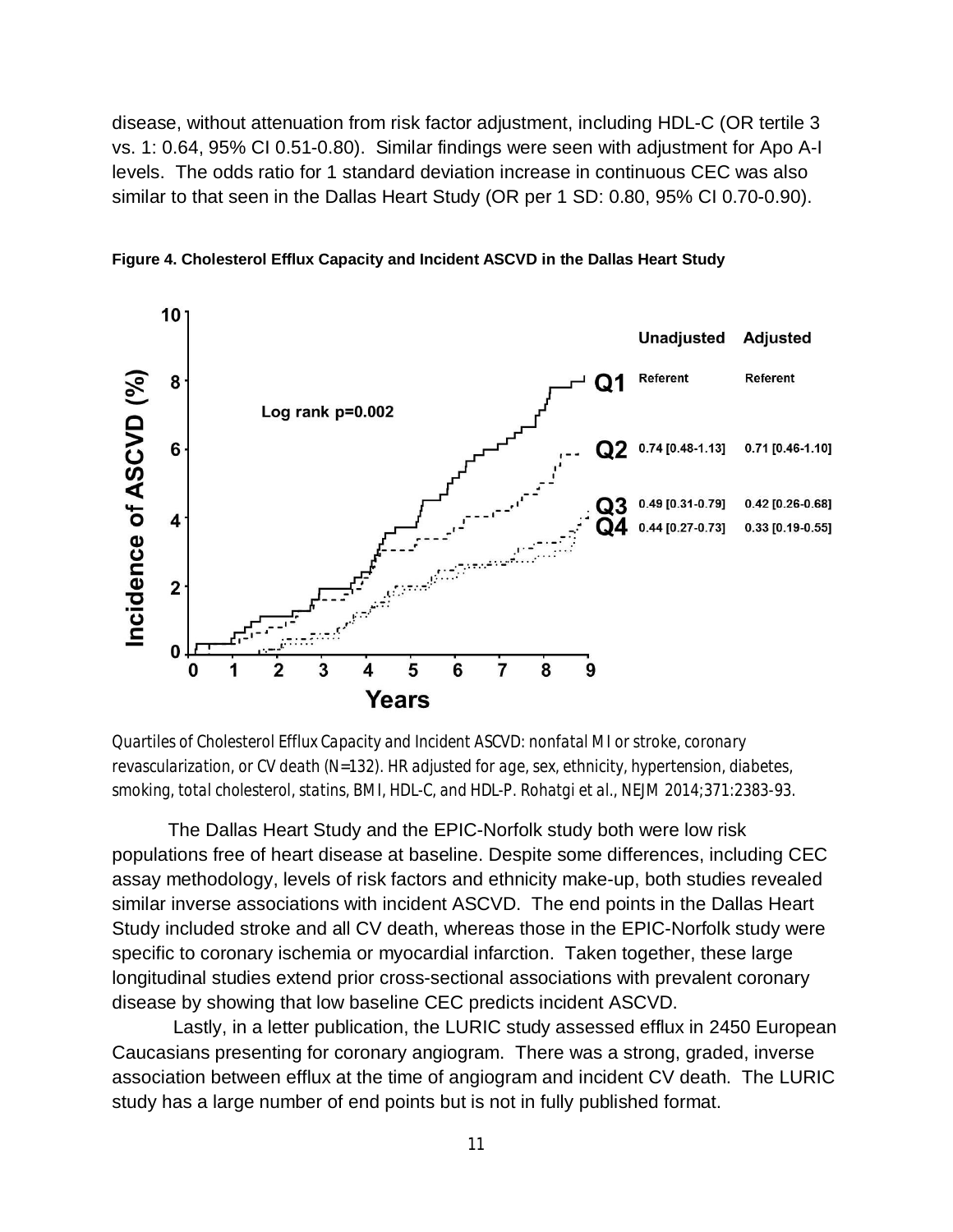*Overall, these studies have established that CEC can be measured in highthroughput fashion in thousands of human subjects and exhibits a validated inverse association with incident coronary disease (Figure 5).* Several intriguing observations from these studies deserve comment. HDL-C levels appear to explain only about 20-25% of the variation in efflux capacity, suggesting that the cholesterol load of HDL particles does not fully reflect the efflux functionality of HDL particles. In addition, efflux in these studies quantified *total macrophage efflux* through the various cholesterol transporters, of which 30-40% is ATP-binding cassette transporter A1 (ABCA1)-specific.<sup>25</sup> The ABCA1 transporter is essential to the maturation of HDL from small dense particles containing mostly protein (ApoA-I) to larger spherical lipoproteins containing more cholesteryl ester. In contrast, non-ABCA1 transporters play a significant role in efflux to larger mature HDL particles, resulting in high correlations with circulating HDL-C levels. Efflux via ABCA1 is promoted by lipid-poor apoA-I, often termed "prebeta-1" particles and correlates poorly with HDL-C levels.<sup>27</sup> Intriguingly, impaired ABCA1-specific efflux in animal studies consistently leads to increased atherosclerosis whereas impaired non-ABCA1-efflux pathways on their own do not.<sup>15</sup> In support of these observations, our recent population-based study utilized an assay more specific for ABCA1-efflux than previously used methods and found almost no correlation between efflux and HDL-C levels yet striking inverse associations with incident ASCVD.<sup>7</sup>



**Figure 5. Cholesterol Efflux Capacity (CEC) and Risk of Incident Cardiovascular Events.**

#### **Adjusted Odds or Hazard Ratio**

*The relationship between increasing cholesterol efflux capacity and incident cardiovascular events is shown for 3 cohorts. The depicted hazards ratios (HR) and odds ratios (OR) with 95% CI are adjusted for traditional risk factors. Q=quartile; T=tertile.*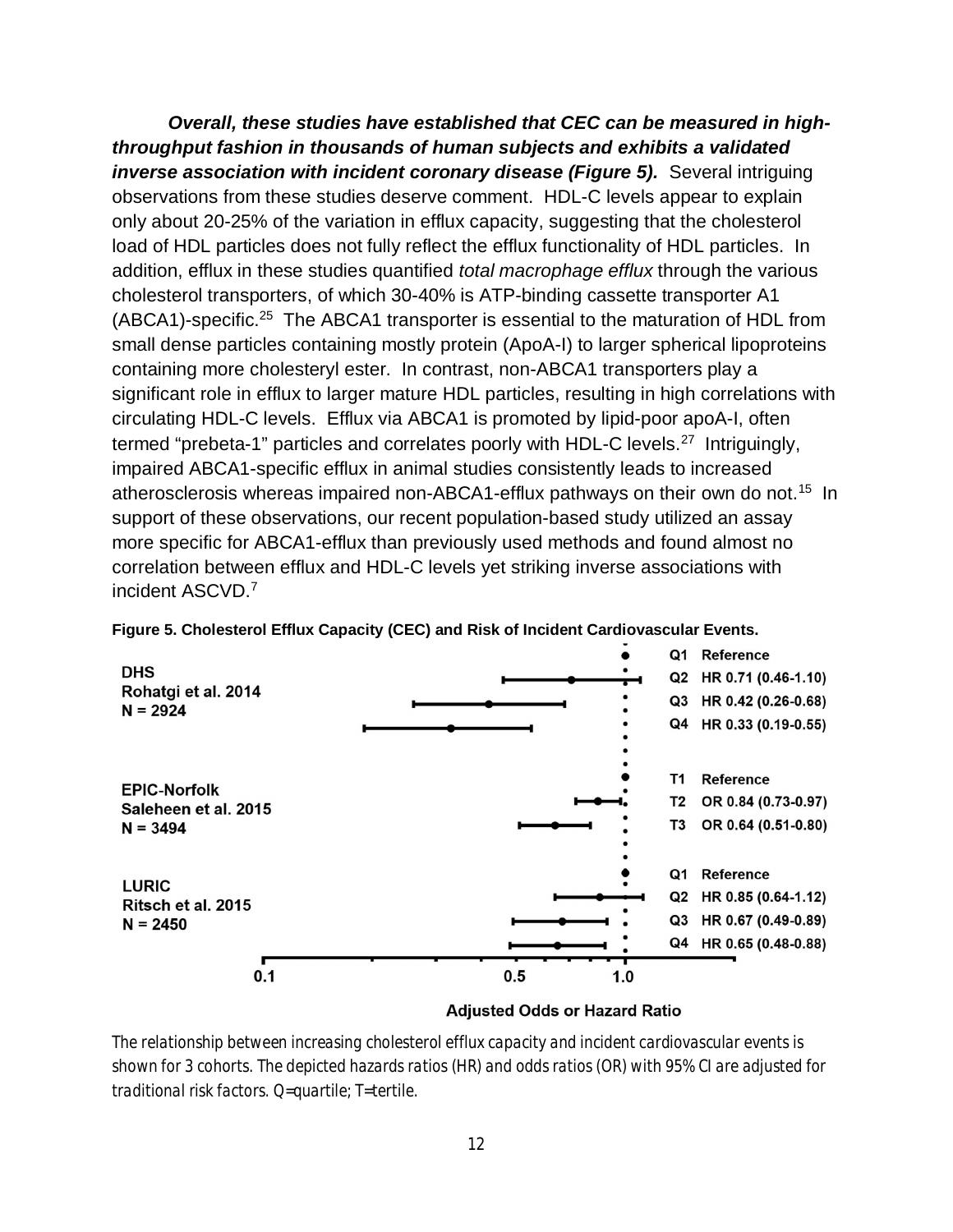| Study                                         | Population                                                                                                                                                    | Endpoint                                                                                                                                             | Cross-<br>sectional/Incident | <b>Efflux Result</b>                                                                                                                                                                                            |
|-----------------------------------------------|---------------------------------------------------------------------------------------------------------------------------------------------------------------|------------------------------------------------------------------------------------------------------------------------------------------------------|------------------------------|-----------------------------------------------------------------------------------------------------------------------------------------------------------------------------------------------------------------|
| Linsel-Nitschke et<br>al., 2009 <sup>28</sup> | • Cross-sectional<br>case-control<br>• Presenting for<br>angiogram<br>$\bullet$ N=90 cases<br>$\bullet$ N=52 controls                                         | $\bullet$ >50%<br>angiographic<br>coronary stenosis                                                                                                  | Cross-sectional              | Lower in CAD:<br>• 46% in CAD vs.<br>51% in controls,<br>$P = 0.028$                                                                                                                                            |
| Khera et al., 2011 <sup>25</sup>              | • Cross-sectional<br>case-control<br>• Presenting for<br>angiogram<br>$\bullet$ N=442 cases<br>$\bullet$ N= 351 controls                                      | $\bullet$ >50%<br>angiographic<br>coronary stenosis                                                                                                  | Cross-sectional              | Lower in CAD:<br>• Q4 vs. Q1: OR<br>$0.48$ [0.30-0.78]<br>• 1 SD: OR 0.75<br>$[0.63 - 0.90]$                                                                                                                    |
| De Vries et al.,<br>201129                    | • Nested case-<br>control<br>• Presenting for<br>angiogram<br>$\bullet$ N=113 cases<br>$\bullet$ N=111 controls                                               | · Incident CVD: CV<br>death,<br>hospitalization for<br>MI, PCI/CABG                                                                                  | Incident                     | No difference:<br>• HR 1.06 [0.88-<br>$1.29$ ], $p=0.52$                                                                                                                                                        |
| Li et al., 2013 <sup>18</sup>                 | • Cross-sectional<br>case-control and<br>longitudinal<br>• Outpatient: N=146<br>cases, N=431<br>controls<br>• Angiographic:<br>N=871 cases,<br>N=279 controls | • CAD vs. no CAD<br>for outpatient and<br>angiographic<br>cohort<br>• Incident CVD: MI,<br>stroke, death at 3<br>years for<br>angiographic<br>cohort | Cross-sectional<br>Incident  | Lower in outpatient<br>CAD:<br>• T3 vs. T1: OR 0.2,<br>p<0.05<br>No difference in<br>angiographic CAD:<br>• T3 vs T1: OR 1.2,<br>$p = ns$<br>Higher in incident<br>CVD:<br>• T3 vs. T1: HR 1.9<br>$[1.1 - 3.1]$ |
| Rohatgi et al., 2014 <sup>7</sup>             | • Longitudinal<br>· Population-based<br>sample free of<br>CVD<br>$\bullet$ N=2924                                                                             | • Incident CVD: MI,<br>stroke, coronary<br>revascularization,<br>CV death                                                                            | Incident                     | Inverse with CVD:<br>• Q4 vs. Q1: HR<br>$0.33$ [0.19-0.55]<br>• 1 SD: HR 0.68<br>$[0.55 - 0.84]$                                                                                                                |
| Ritsch et al., 2015 <sup>30</sup>             | • Longitudinal<br>• Angiographic<br>cohort<br>$\bullet$ N=2450                                                                                                | • Incident CV death                                                                                                                                  | Incident                     | Inverse with CV<br>Death<br>$\bullet$ Q4 vs. Q1: HR<br>$0.65(0.48-0.88)$                                                                                                                                        |
| Saleheen et al.,<br>201531                    | • Longitudinal<br>· Population-based<br>sample free of<br><b>CVD</b><br>· Cases: 1749<br>• Controls: 1745                                                     | • Incident CHD:<br>hospitalization or<br>death from angina<br>or MI                                                                                  | Incident                     | Inverse with CVD:<br>• Q3 vs. Q1: HR<br>$0.64$ [0.51-0.80]<br>• 1 SD: HR 0.80<br>$[0.70 - 0.90]$                                                                                                                |

*Modified from Rohatgi A. Progress in CV Disease 2015;58:32-40.*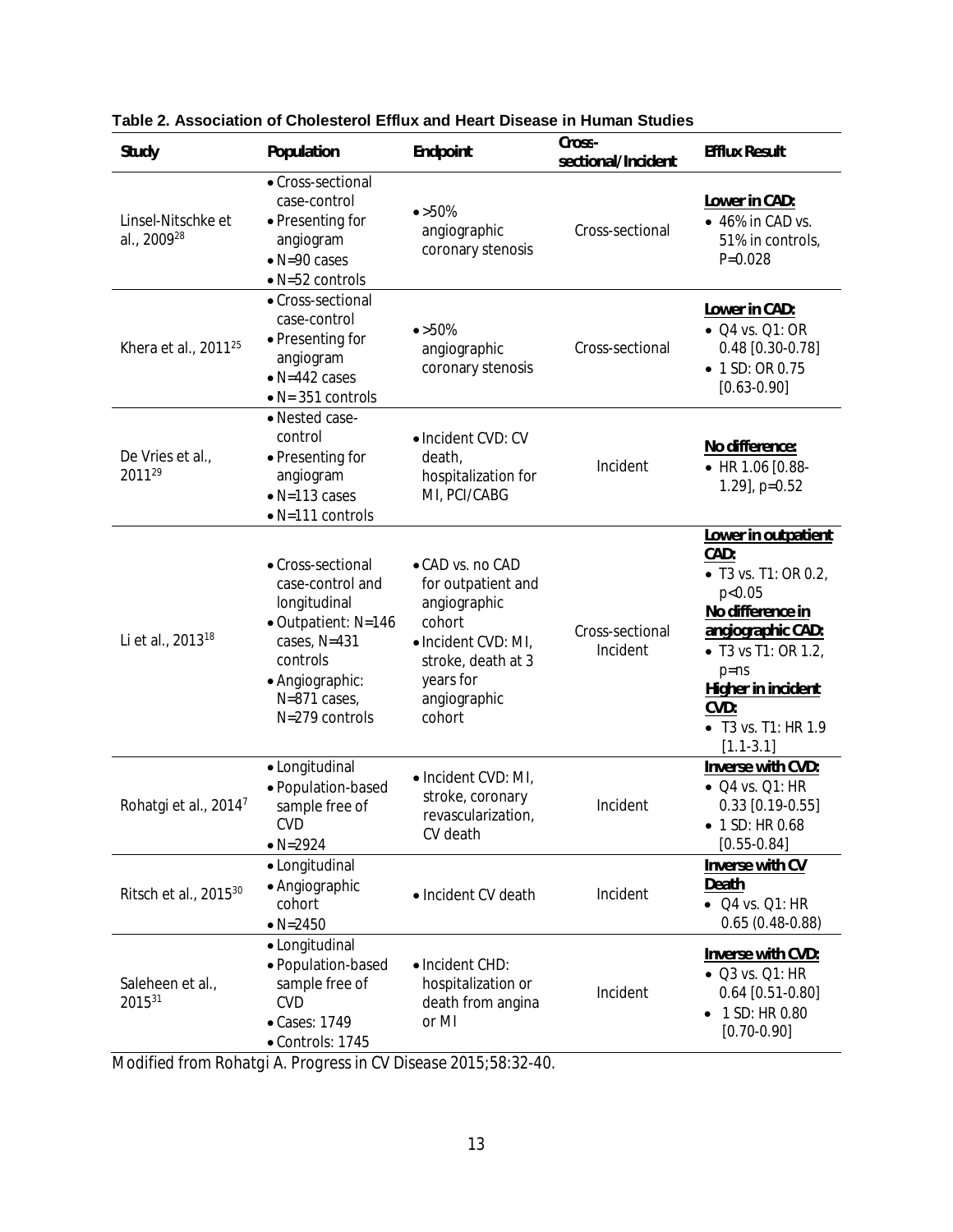#### **Effect of Therapies Targeting HDL Metabolism on Cholesterol Efflux**

*(Reviewed in Bhatt A, Rohatgi A. Curr Athero Reports 2015; in press)*

#### **Niacin**

The combination of niacin and statin therapy, when compared to statin therapy alone, failed to decrease the risk of recurrent cardiovascular events in the AIM-HIGH and HPS2-THRIVE clinical trials <sup>9,32</sup>, despite an increase in HDL-C levels. Though niacin does have a modest effect on ABCG1-specific CEC <sup>33</sup>, the overall effect on CEC was likely due to increases in HDL-C concentration. Niacin has not been shown to have a significant effect on ABCA1-specific efflux, especially in patients already on statin therapy <sup>34,35</sup>. In addition, the combination of niacin and statin therapy in the AIM-HIGH trial trivially increased ApoA-I levels compared to statin therapy alone. Overall, niacin does not decrease the risk of future cardiovascular events in addition to statin therapy, perhaps partially explained by the lack of significant modulation of CEC—specifically ABCA1-specific efflux. An intriguing question would be to clarify whether there would be any clinical benefits of niacin in those with low total efflux and HDL-C levels, allowing a more targeted approach.

#### **CETP Inhibitors**

CETP inhibitors have not reduced cardiovascular outcomes in large, randomized controlled trials 12,36. In the Dal-ACUTE trial <sup>37</sup>, 300 patients were randomized to 600mg/day of dalcetrapib or placebo, within one week of an acute coronary syndrome. While HDL-C was increased by almost 34% at 4 weeks in the dalcetrapib arm, CEC was only increased by 9.5%. Importantly, this increase in CEC was mostly via non-ABCA1-specific efflux.

Yvan-Charvet et al. compared torcetrapib 60mg/day vs. 120mg/day dosing in a small sample of patients without cardiovascular disease (n=8 in each arm) for 8 weeks  $38$ . At the 60mg daily dosing, no significant difference in CEC was noted at 8 weeks; however, the 120mg daily dosing did significantly raise CEC. The ILLUMINATE trial used 60mg daily dosing to evaluate the efficacy of torcetrapib, but was stopped early due a high rate of adverse outcomes <sup>36</sup>. As noted with dalcetrapib, a significant proportion (40-50%) of torcetrapib's effect on cholesterol efflux was non-ABCA1 specific.

Two new agents in this class are currently undergoing evaluation. We await the results of the ongoing phase 3 trial, REVEAL, in which cardiovascular outcomes are being studied in response to therapy with anacetrapib 100mg daily in addition to statin therapy [clinicaltrials.gov, identifier: NCT01252953]. Anacetrapib has been shown to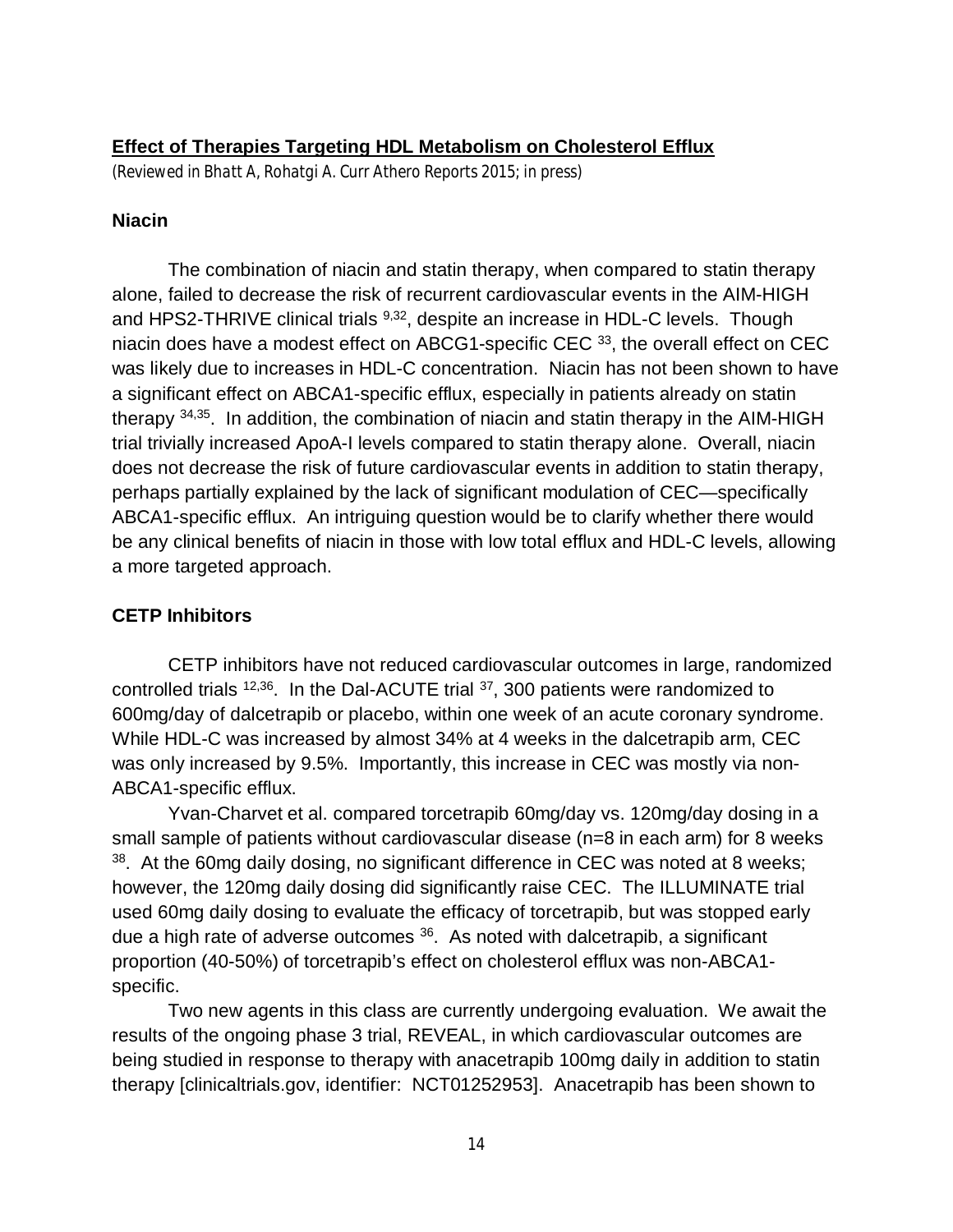increase HDL-C by up to 100% <sup>33</sup>. Perhaps more importantly, this study of 20 patients given 300mg of anacetrapib showed that at 8 weeks, there was up to a 2.4 fold increase in CEC when compared to the control groups  $33$ . Furthermore, the increased efflux potential seen with anacetrapib was partly dependent on ABCA-1 expression.

Another phase 3 trial in progress, ACCELERATE, is evaluating the effect of evacetrapib on cardiovascular risk [clinicaltrials.gov, identifier: NCT01687998]. Evacetrapib therapy alone increases HDL-C by 54-129% in a dose dependent fashion 39, and has been shown to increase total CEC by 28%, and ABCA1-specific efflux by 17% [Rader et al. Effects of the cholesteryl ester transfer protein inhibitor, evacetrapib, administered as monotherapy or in combination with statins on cholesterol efflux and HDL particles in patients with dyslipidemia. Circulation 2014; 130: A12252].

In contrast to torcetrapib and dalcetrapib, anacetrapib and evacetrapib seem to increase both global CEC and ABCA1-specific efflux. It remains to be seen whether these differential effects on the various efflux pathways will translate into clinical benefit. However, due to the variety of lipid effects of CETP inhibitors, including a reduction in LDL, it may be difficult to assess the specific clinical effects of modulating CEC via CETP inhibition.

#### **ApoA-I**

ApoA-I accepts cholesterol from the periphery and forms Prebeta-1 HDL, considered the primary acceptor of cholesterol via ABCA-1. ApoA-I levels have been inversely associated with incident cardiovascular events <sup>40</sup>. ApoA-I mimetics have been studied in murine and human models, stimulate CEC <sup>41,42</sup>, and have atheroprotective effects 43-46 .

The ERASE trial <sup>47</sup> in 2007 randomized 183 patients with recent acute coronary syndromes to placebo or different doses of CSL-111, a recombinant HDL particle consisting of human ApoA-I and phosphatidylcholine. Coronary angiography with IVUS was performed at time of incident event and at a mean of forty-four days later. Though there was a 3.4% improvement in the primary endpoint—atheroma volume, as measured by intravascular ultrasound—this was not significant compared to placebo. There was a significant improvement in plaque characterization index and coronary score in the CSL-111 treated arm.

AEGIS-1 is an ongoing phase 2B, randomized placebo-controlled study investigating recurrent cardiovascular event rates with a newer recombinant HDL particle, CSL-112, therapy in 1,200 patients with recent acute coronary syndrome [clinicaltrials.gov, identifier: NCT02108262]. CSL-112 has been associated with increases in HDL-C levels, Prebeta-1 HDL particles <sup>44</sup> and ABCA1-specific CEC <sup>41,42</sup>.

RVX-208 is a novel agent that selectively upregulates ApoA-I synthesis, and has been shown in animal models to increase ApoA-I levels, increase ABCA1-specific and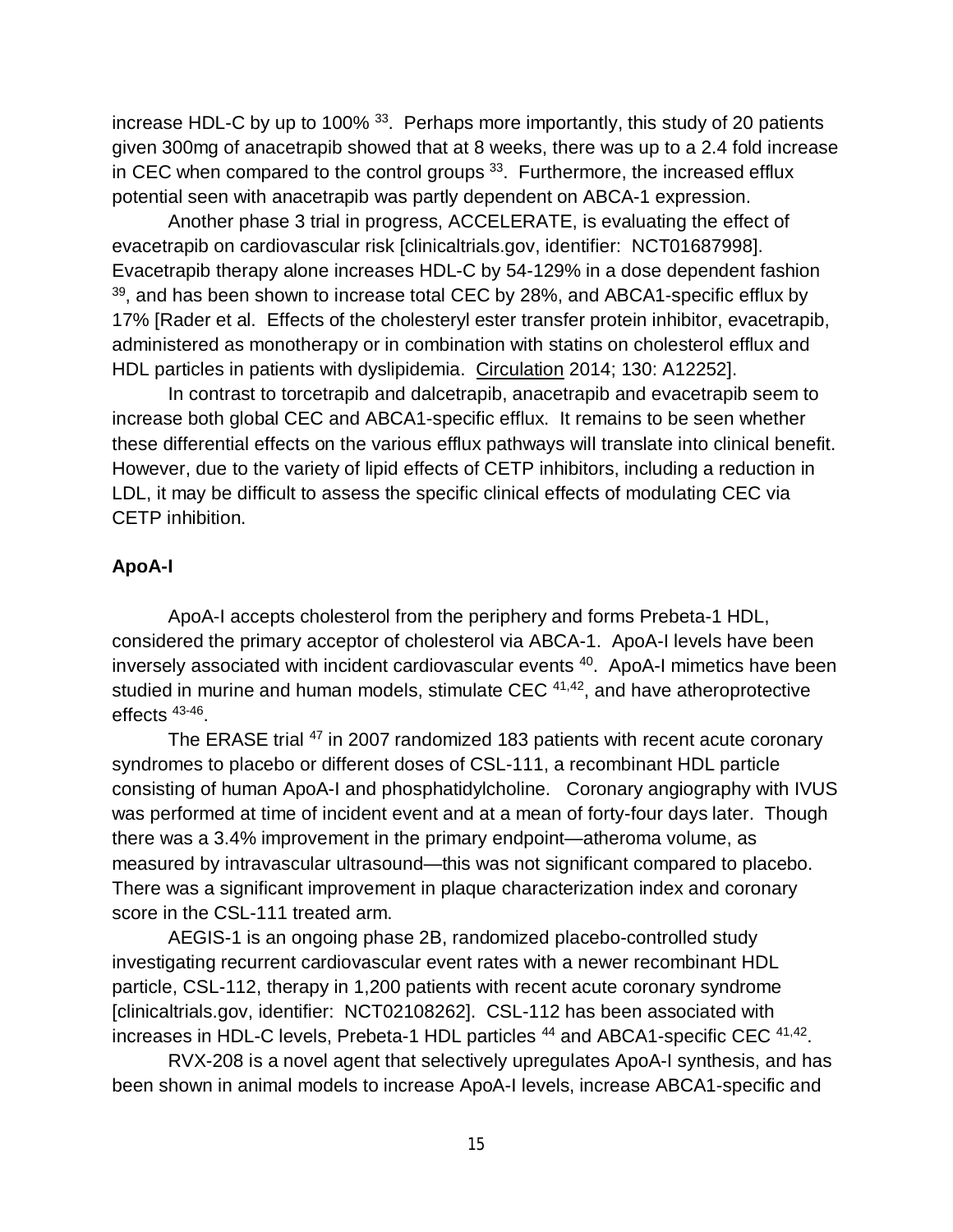non-ABCA1-specific cholesterol efflux, as well as promote a shift in HDL particle size distribution <sup>48</sup>. This prompted a phase 1 study of patients receiving RVX-208 infusions for seven days, showing significant increases in ApoA-I levels and ABCA1-specific cholesterol efflux without significant increases in HDL-C levels <sup>48</sup>. A phase II trial investigated 299 patients with stable CAD on statin therapy <sup>49</sup>. After twelve weeks of RVX-208 infusion, both increases in ApoA-I and HDL-C levels were noted.

The ASSURE and SUSTAIN trials are completed phase 2B trials of RVX-208 <sup>50</sup>. In ASSURE, 310 patients with low HDL-C and angiographic evidence of CAD (at least one stenosis >20% in an epicardial coronary artery on a clinically indicated coronary angiogram) were randomized to RVX-208 or placebo for twenty-six weeks. The primary outcome was intravascular ultrasound guided assessment of atheroma volume. There was no significant difference in atheroma volume in the treated cohort versus placebo <sup>51</sup>. In SUSTAIN, 172 patients with low HDL-C already on statin therapy were randomized to RVX-208 or placebo, with change in HDL-C levels as the primary efficacy marker. Both of these trials analyzed the incidence of MACE as a secondary outcome. Preliminary results report a 55% relative risk reduction in MACE (p =0.02) in the RVX-208 cohort, with a larger beneficial effect in those with diabetes (77% relative risk reduction;  $p = 0.01$ ) [Wong et al. Abstract 338: Effects of RVX-208 a Selective Bromodomain Extra-Terminal Protein Inhibitor Beyond Raising ApoA-I/HDL. Arterioscler Thromb Vasc Biol. 2015;35:A338].

Therapies mimicking ApoA-I or targeting ApoA-I metabolism more directly modulate CEC without significant effects on other lipids and will potentially be able to answer the critical question of whether targeting efflux capacity can lead to clinical benefit.

#### **Summary of Therapeutics Section**

The clinical relevance of manipulating the reverse cholesterol transport pathway in humans remains unknown. The failure of niacin and two CETP inhibitors to improve cardiovascular outcomes in addition to statins, despite increases in HDL-C, certainly dispels *change in HDL-C* as a valid sole therapeutic target but leaves unanswered whether changes in efflux can affect outcomes. However, it will remain challenging to fully assess the therapeutic impact of targeting cholesterol efflux in studies testing therapies like niacin and CETP inhibitors that not only affect HDL but also lower non-HDL-C levels and other lipids. Questions that remain include what amount of change in efflux is necessary to confer clinical benefit, whether the mechanism by which a therapy changes total or ABCA1-specific efflux matters, and whether altering efflux will affect plaque stability and plaque regression similarly across the continuum of plaque morphology from nascent fatty streaks to calcified fibrotic plaques to lipid-laden inflammatory lesions.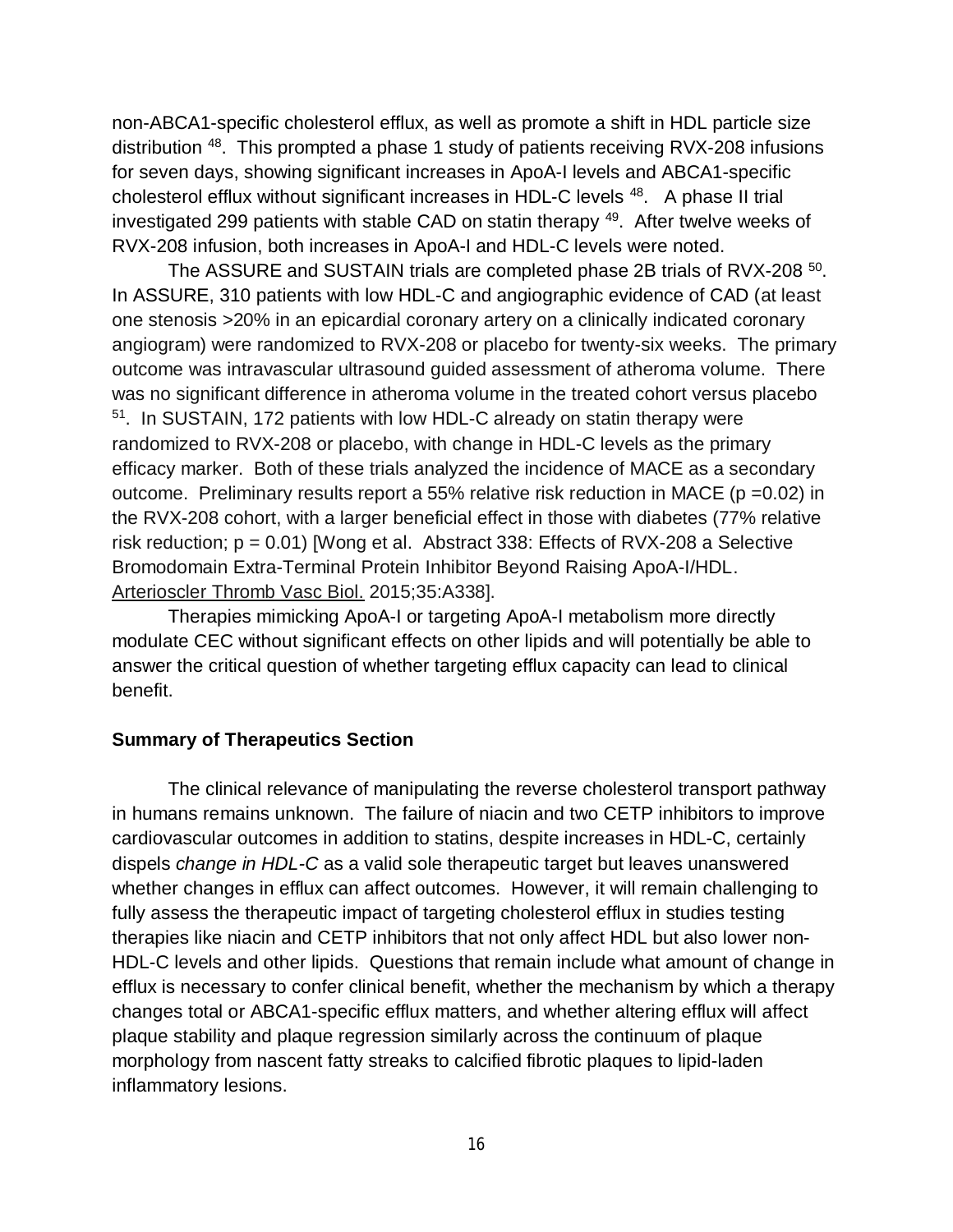## **Conclusion**

In summary, measuring the dynamic functionality (efflux) versus simply the cholesterol load (HDL-C) of HDL particles imparts significantly more information about HDL metabolism. The key anti-atherosclerotic function of HDL is to promote cholesterol efflux and reverse cholesterol transport, and this function has been inversely associated with ASCVD in both low- and high-risk cohorts, independent of HDL-C levels. Future studies will need to ascertain the determinants of cholesterol efflux, validate associations with CV events in high-risk populations, and determine whether targeting cholesterol efflux will promote plaque regression and improve clinical outcomes, and if disease and treatment status modify these relationships.

## **Literature Cited**

1. Mozaffarian D, Benjamin EJ, Go AS, et al. Heart disease and stroke statistics--2015 update: a report from the American Heart Association. Circulation 2015;131:e29-322.

2. Stone NJ, Robinson J, Lichtenstein AH, et al. 2013 ACC/AHA Guideline on the Treatment of Blood Cholesterol to Reduce Atherosclerotic Cardiovascular Risk in Adults: A Report of the American College of Cardiology/American Heart Association Task Force on Practice Guidelines. Circulation 2013.

3. Feig JE, Hewing B, Smith JD, Hazen SL, Fisher EA. High-density lipoprotein and atherosclerosis regression: evidence from preclinical and clinical studies. Circ Res 2014;114:205-13.

4. Gordon DJ, Probstfield JL, Garrison RJ, et al. High-density lipoprotein cholesterol and cardiovascular disease. Four prospective American studies. Circulation 1989;79:8-15.

5. Chandra A, Neeland IJ, Das SR, et al. Relation of black race between high density lipoprotein cholesterol content, high density lipoprotein particles and coronary events (from the Dallas Heart Study). Am J Cardiol 2015;115:890-4.

6. Mackey RH, Greenland P, Goff DC, Jr., Lloyd-Jones D, Sibley CT, Mora S. High-density lipoprotein cholesterol and particle concentrations, carotid atherosclerosis, and coronary events: MESA (multiethnic study of atherosclerosis). J Am Coll Cardiol 2012;60:508-16.

7. Rohatgi A, Khera A, Berry JD, et al. HDL cholesterol efflux capacity and incident cardiovascular events. N Engl J Med 2014;371:2383-93.

8. Boden WE, Probstfield JL, Anderson T, et al. Niacin in patients with low HDL cholesterol levels receiving intensive statin therapy. N Engl J Med 2011;365:2255-67.

9. Group HTC, Landray MJ, Haynes R, et al. Effects of extended-release niacin with laropiprant in high-risk patients. N Engl J Med 2014;371:203-12.

10. Barter PJ, Caulfield M, Eriksson M, et al. Effects of torcetrapib in patients at high risk for coronary events. N Engl J Med 2007;357:2109-22.

11. Nicholls SJ, Tuzcu EM, Brennan DM, Tardif JC, Nissen SE. Cholesteryl ester transfer protein inhibition, high-density lipoprotein raising, and progression of coronary atherosclerosis: insights from ILLUSTRATE (Investigation of Lipid Level Management Using Coronary Ultrasound to Assess Reduction of Atherosclerosis by CETP Inhibition and HDL Elevation). Circulation 2008;118:2506-14.

12. Schwartz GG, Olsson AG, Abt M, et al. Effects of dalcetrapib in patients with a recent acute coronary syndrome. N Engl J Med 2012;367:2089-99.

13. Vaisar T, Pennathur S, Green PS, et al. Shotgun proteomics implicates protease inhibition and complement activation in the antiinflammatory properties of HDL. J Clin Invest 2007;117:746-56.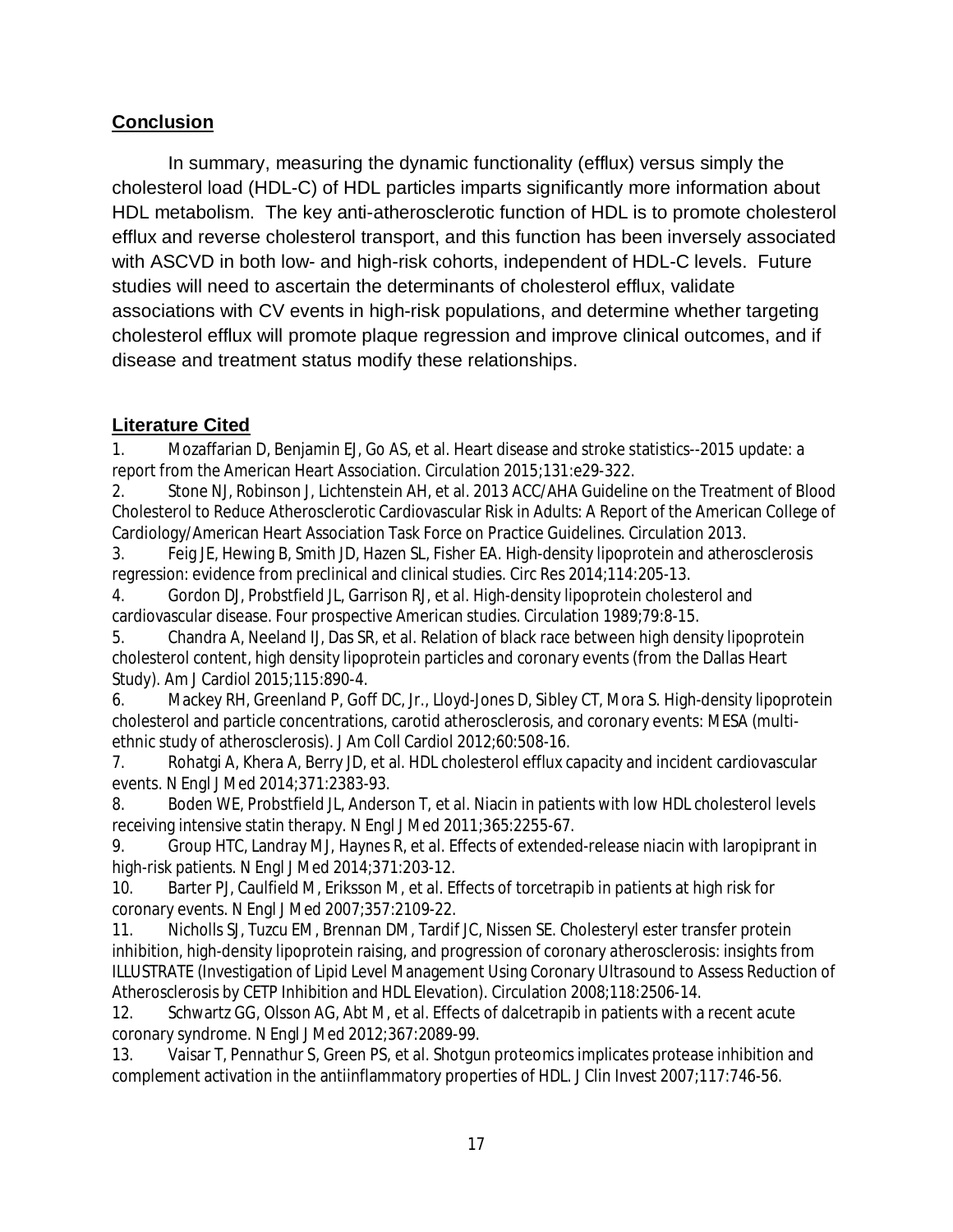14. Davidson WS, Silva RA, Chantepie S, Lagor WR, Chapman MJ, Kontush A. Proteomic analysis of defined HDL subpopulations reveals particle-specific protein clusters: relevance to antioxidative function. Arterioscler Thromb Vasc Biol 2009;29:870-6.

15. Rader DJ, Alexander ET, Weibel GL, Billheimer J, Rothblat GH. The role of reverse cholesterol transport in animals and humans and relationship to atherosclerosis. J Lipid Res 2009;50 Suppl:S189-94.

16. Mineo C, Shaul PW. Regulation of signal transduction by HDL. J Lipid Res 2013;54:2315-24.

17. Rothblat GH, de la Llera-Moya M, Favari E, Yancey PG, Kellner-Weibel G. Cellular cholesterol flux studies: methodological considerations. Atherosclerosis 2002;163:1-8.

18. Li XM, Tang WH, Mosior MK, et al. Paradoxical association of enhanced cholesterol efflux with increased incident cardiovascular risks. Arterioscler Thromb Vasc Biol 2013;33:1696-705.

19. Fielding CJ, Fielding PE. Evidence for a lipoprotein carrier in human plasma catalyzing sterol efflux from cultured fibroblasts and its relationship to lecithin:cholesterol acyltransferase. Proceedings of the National Academy of Sciences of the United States of America 1981;78:3911-4.

20. Syvänne M, Castro G, Dengremont C, et al. Cholesterol efflux from Fu5AH hepatoma cells induced by plasma of subjects with or without coronary artery disease and non-insulin-dependent diabetes: importance of LpA-I:A-II particles and phospholipid transfer protein. Atherosclerosis 1996;127:245-53.

21. Khera AV, Cuchel M, de la Llera-Moya M, et al. Cholesterol efflux capacity, high-density lipoprotein function, and atherosclerosis. N Engl J Med 2011;364:127-35.

22. Bauer M, Caviezel S, Teynor A, Erbel R, Mahabadi AA, Schmidt-Trucksass A. Carotid intima-media thickness as a biomarker of subclinical atherosclerosis. Swiss Med Wkly 2012;142:w13705.

23. Taylor AJ, Bindeman J, Le TP, et al. Progression of calcified coronary atherosclerosis: relationship to coronary risk factors and carotid intima-media thickness. Atherosclerosis 2008;197:339-45.

24. Salahuddin T, Natarajan B, Playford MP, et al. Cholesterol efflux capacity in humans with psoriasis is inversely related to non-calcified burden of coronary atherosclerosis. Eur Heart J 2015. 25. Khera AV, Cuchel M, de la Llera-Moya M, et al. Cholesterol efflux capacity, high-density

lipoprotein function, and atherosclerosis. N Engl J Med 2011;364:127-35.

26. Saleheen D, Scott R, Javad S, et al. Association of HDL cholesterol efflux capacity with incident coronary heart disease events: a prospective case-control study. The lancet Diabetes & endocrinology 2015;3:507-13.

27. de la Llera-Moya M, Drazul-Schrader D, Asztalos BF, Cuchel M, Rader DJ, Rothblat GH. The ability to promote efflux via ABCA1 determines the capacity of serum specimens with similar high-density lipoprotein cholesterol to remove cholesterol from macrophages. Arterioscler Thromb Vasc Biol 2010;30:796-801.

28. Linsel-Nitschke P, Jansen H, Aherrarhou Z, et al. Macrophage cholesterol efflux correlates with lipoprotein subclass distribution and risk of obstructive coronary artery disease in patients undergoing coronary angiography. Lipids in Health and Disease 2009;8.

29. Cholesterol Efflux Capacity and Atherosclerosis. N Engl J Med 2011;364:1472-5.

30. Ritsch A, Scharnagl H, Marz W. HDL cholesterol efflux capacity and cardiovascular events. N Engl J Med 2015;372:1870-1.

31. Saleheen D, Scott R, Javad S, et al. Association of HDL cholesterol efflux capacity with incident coronary heart disease events: a prospective case-control study. The Lancet Diabetes & Endocrinology 2015.

32. Investigators A-H, Boden WE, Probstfield JL, et al. Niacin in patients with low HDL cholesterol levels receiving intensive statin therapy. N Engl J Med 2011;365:2255-67.

33. Yvan-Charvet L, Kling J, Pagler T, et al. Cholesterol efflux potential and antiinflammatory properties of high-density lipoprotein after treatment with niacin or anacetrapib. Arterioscler Thromb Vasc Biol 2010;30:1430-8.